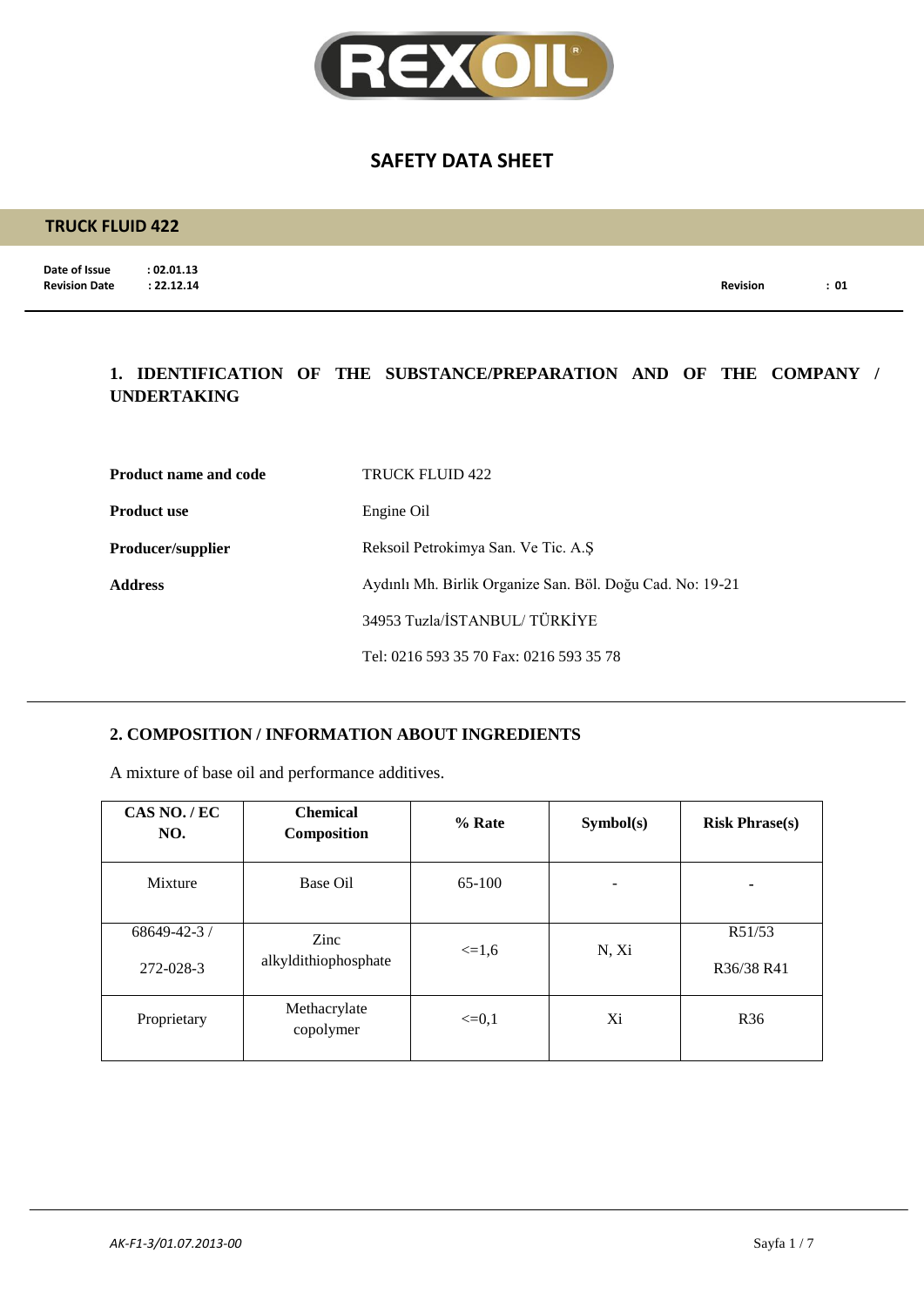

| <b>TRUCK FLUID 422</b>                                            |                                                                                                                                                                                                             |  |  |
|-------------------------------------------------------------------|-------------------------------------------------------------------------------------------------------------------------------------------------------------------------------------------------------------|--|--|
| Date of Issue<br>: 02.01.13<br><b>Revision Date</b><br>: 22.12.14 | <b>Revision</b><br>: 01                                                                                                                                                                                     |  |  |
| <b>3. HAZARDS IDENTIFICATION</b>                                  |                                                                                                                                                                                                             |  |  |
| <b>Physical / Chemical Hazards</b>                                | Not classified as dangerous.                                                                                                                                                                                |  |  |
| <b>Human health hazards</b>                                       | Not classified as dangerous.                                                                                                                                                                                |  |  |
| <b>Environmental Hazards</b>                                      | Not likely to be harmful to aquatic organisms.                                                                                                                                                              |  |  |
| <b>4. FIRST-AID MEASURES</b><br>Eye contact                       | Hold the eyelids apart with clean hands and flush with running water for at least<br>15 minutes.                                                                                                            |  |  |
| <b>Skin contact</b>                                               | Rinse thoroughly with running water and soap. Take off contaminated clothes<br>and should be washed contacted area on skin with water. You should see the<br>doctor if irritate keeps continue on the skin. |  |  |
| <b>Ingestion</b>                                                  | DO NOT induce vomiting! Wash the mouth out with water. In case of nausea or<br>any other symptoms seek medical assistance and show the label/container.                                                     |  |  |
| <b>Inhalation</b>                                                 | Remove the person to fresh air. If the person has breathing difficulties, seek<br>medical assistance.                                                                                                       |  |  |

### **5. FIRE-FIGHTING MEASURES**

| <b>Suitable Extinguishers And Fire</b>                             | Should be used foam, dry chemical and water spry at small-scale fires. Should |
|--------------------------------------------------------------------|-------------------------------------------------------------------------------|
| <b>Fighting Method</b>                                             | call fire department at large fire.                                           |
| <b>Unsuitable Extinguishers And Fire</b><br><b>Fighting Method</b> | Do not intervene fire with water.                                             |
| <b>Special Situations After Combustion</b>                         | Toxic gases consist After Combustion. May burn at high temperatures.          |
| Special protective equipment for Fire-                             | Should be used protective clothing and oxygen mask for extinguishing Indoor   |
| fighting                                                           | locations fires by trained personnel.                                         |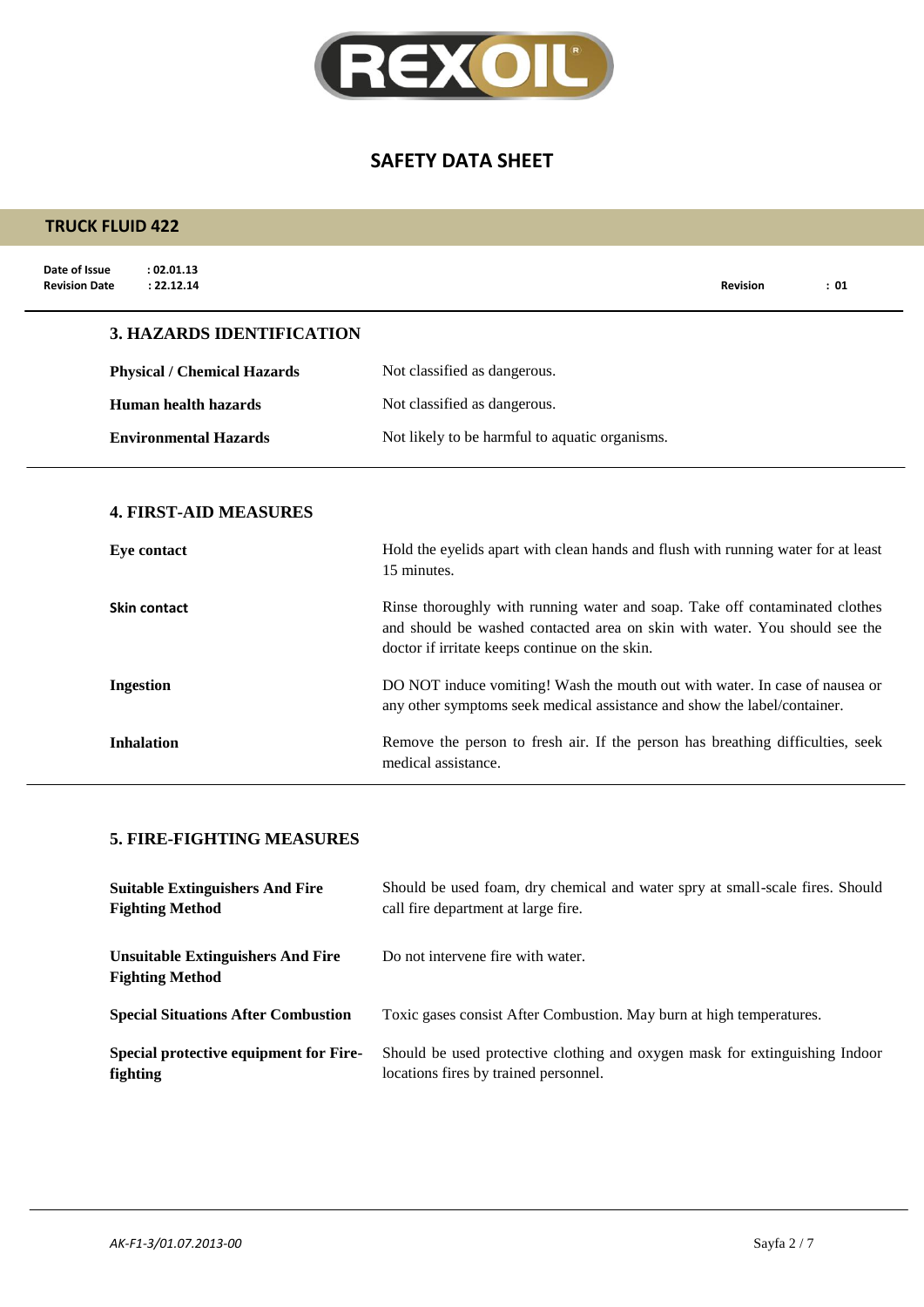

| <b>TRUCK FLUID 422</b>                                            |                                                                                                                                                                                                                                                                                                                                                    |
|-------------------------------------------------------------------|----------------------------------------------------------------------------------------------------------------------------------------------------------------------------------------------------------------------------------------------------------------------------------------------------------------------------------------------------|
| Date of Issue<br>: 02.01.13<br>: 22.12.14<br><b>Revision Date</b> | : 01<br>Revision                                                                                                                                                                                                                                                                                                                                   |
| <b>6. ACCIDENTAL RELEASE MEASURES</b>                             |                                                                                                                                                                                                                                                                                                                                                    |
| <b>Personal precautions</b>                                       | Use personal protective equipment from item 8. Stand upwind from the release<br>site.                                                                                                                                                                                                                                                              |
| <b>Environmental precautions</b>                                  | Avoid spilling into water, sewerage and drainage systems by digging a<br>protective ditch and/or setting up partitions of dry sand, soil or similar absorbent<br>material. Use floating dams for water spills.                                                                                                                                     |
| Methods for cleaning-up and recovery                              | Absorb the spilt product with absorbent or inert material. Store the waste<br>material and contaminated surface layer of soil that was removed in closed<br>containers in well-ventilated premises. Hand over for disposal to legal entities<br>for hazardous waste disposal, authorized by the Ministry in charge of<br>environmental protection. |
| <b>Additional warnings</b>                                        | In case of larger spills, notify the communication unit at 112.                                                                                                                                                                                                                                                                                    |
| 7. HANDLING AND STORAGE                                           |                                                                                                                                                                                                                                                                                                                                                    |
| <b>Handling</b>                                                   |                                                                                                                                                                                                                                                                                                                                                    |
| <b>Safety precautions</b>                                         | Use product in well ventilated premises. Keep away from sources of heat and<br>ignition.                                                                                                                                                                                                                                                           |
| Safe handling advice                                              | Avoid contact with skin and eyes.                                                                                                                                                                                                                                                                                                                  |
| <b>Storage: Technical measures and storage conditions</b>         |                                                                                                                                                                                                                                                                                                                                                    |
| Suitable                                                          | It is recommended that base oil be stored in covered or closed area.<br>Recommended storage temperature is 5-40 °C.                                                                                                                                                                                                                                |
| To be avoided                                                     | Do not expose to direct sunlight or higher temperatures, avoid contact with<br>water or strong oxidants.                                                                                                                                                                                                                                           |
| <b>Packaging materials</b>                                        |                                                                                                                                                                                                                                                                                                                                                    |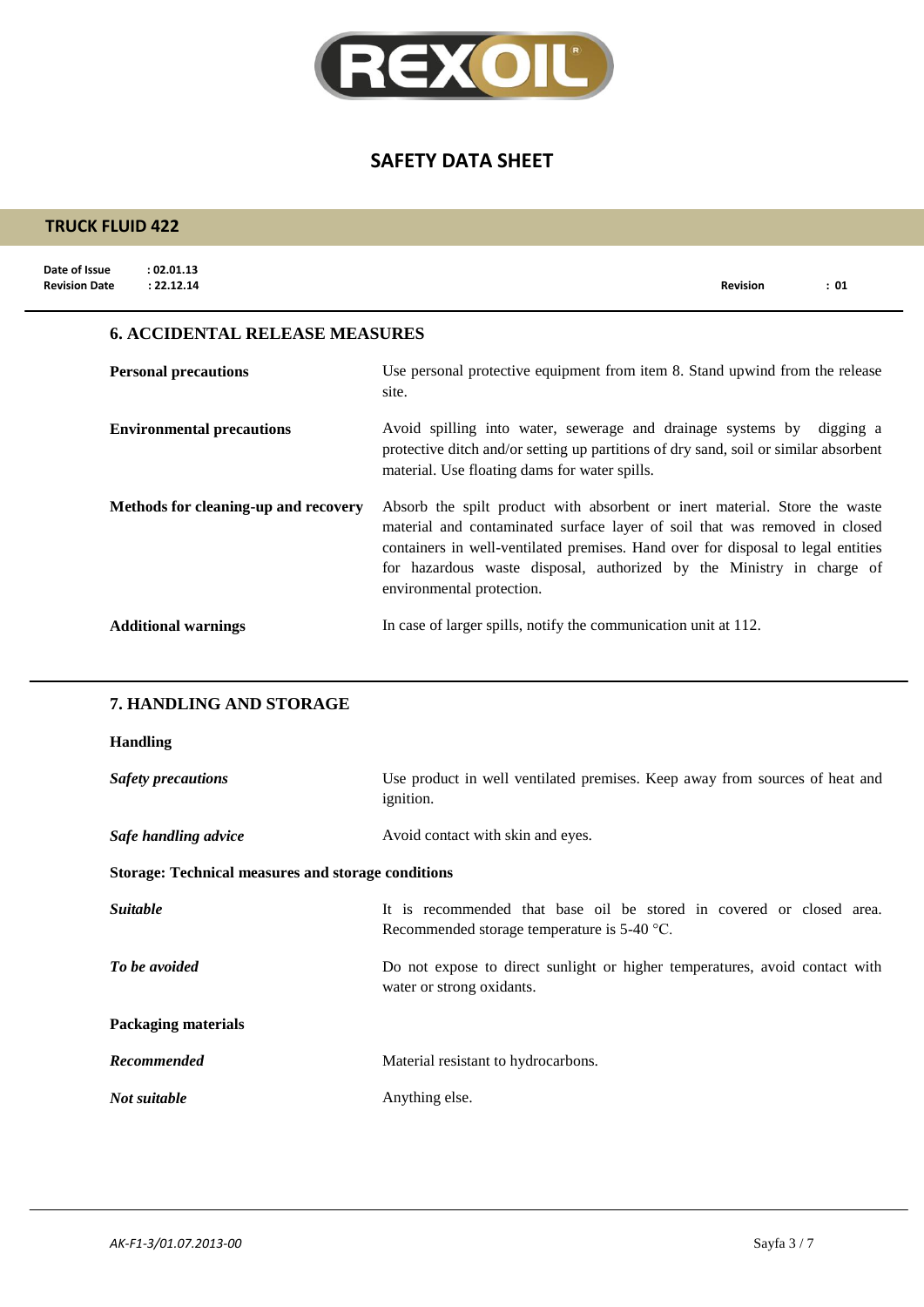

| <b>TRUCK FLUID 422</b>                                            |                                                                                                                                                                                                                  |
|-------------------------------------------------------------------|------------------------------------------------------------------------------------------------------------------------------------------------------------------------------------------------------------------|
| Date of Issue<br>: 02.01.13<br>: 22.12.14<br><b>Revision Date</b> | : 01<br><b>Revision</b>                                                                                                                                                                                          |
| <b>8. EXPOSURE CONTROLS / PERSONAL PROTECTION</b>                 |                                                                                                                                                                                                                  |
| <b>Technical measures for reducing</b><br>exposure                | Ensure good ventilation of premises.                                                                                                                                                                             |
| <b>Control parameters</b>                                         | See item 7.                                                                                                                                                                                                      |
| Personal protective equipment<br><b>Respiratory protection</b>    | During regular work respiratory protective equipment is not required. In special<br>cases (e.g. spills) use full face protective mask and in case of fire self-contained<br>pressurized air breathing apparatus. |
| <b>Hand protection</b>                                            | Gloves made of PVC or neoprene, resistant to oils, greases, alkali and acids.                                                                                                                                    |
| Eye protection                                                    | Protective goggles with side protection or protective visor.                                                                                                                                                     |
| Skin and body protection                                          | Protective clothes and footwear.                                                                                                                                                                                 |
| Special hygienic and safety<br>precautions                        | Smoking, eating and drinking is prohibited during handling this product. Wash<br>hands before each work break.                                                                                                   |
| <b>Additional warnings</b>                                        | Immediately remove contaminated clothes and footwear.                                                                                                                                                            |

### **9. PHYSICAL AND CHEMICAL PROPERTIES**

|        | <b>Physical properties</b> |        |       |       |                |
|--------|----------------------------|--------|-------|-------|----------------|
| State: | Liquid                     | Color: | Amber | Odor: | Petroleum odor |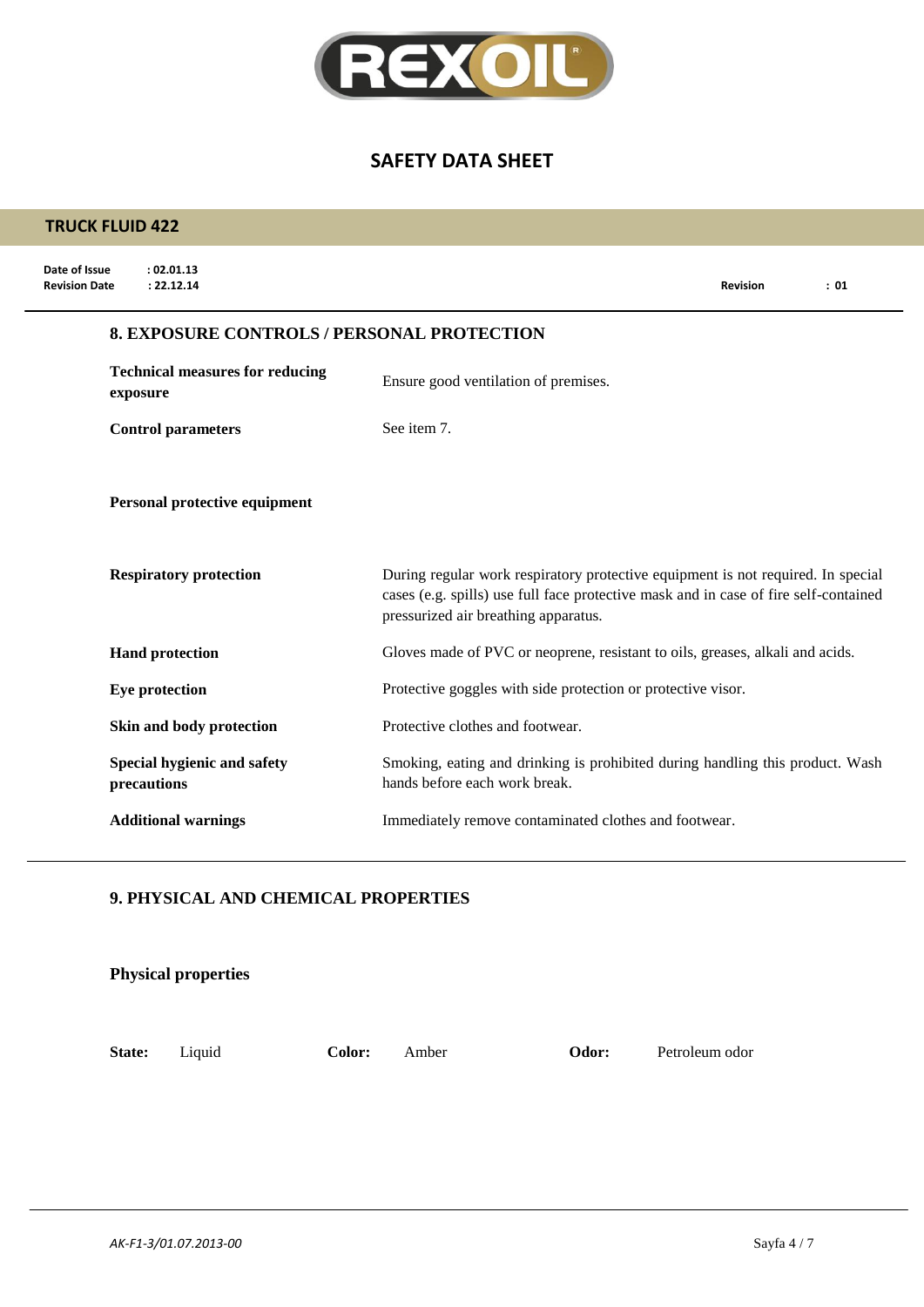

### **TRUCK FLUID 422**

**Date of Issue : 02.01.13<br>Revision Date : 22.12.14** 

**Revision Date : 22.12.14 Revision : 01**

## **Chemical properties**

| <b>Characteristics</b>     | Unit               | <b>Values</b>   | <b>Method</b>      |
|----------------------------|--------------------|-----------------|--------------------|
| Density @ 15 $^{\circ}$ C  | g/cm <sup>3</sup>  | $0,86-0,89$     | <b>ASTM D 4052</b> |
| <b>Flash Point</b>         | $\mathbf{C}$       | <b>Min. 200</b> | <b>ASTMD92</b>     |
| Kinematic Viscosity@100 °C | mm <sup>2</sup> /s | $9,5-12,5$      | <b>ASTM D 445</b>  |

### **10. STABILITY AND REACTIVITY**

| <b>Stability</b>                        | Stabile at normal conditions.                                            |
|-----------------------------------------|--------------------------------------------------------------------------|
| <b>Conditions to avoid</b>              | High temperature and direct sunlight.                                    |
| <b>Materials to avoid</b>               | Avoid contact with water and strong oxidants.                            |
| <b>Hazardous decomposition products</b> | Forming of dangerous products not expected at normal storage conditions. |

### **11. TOXICOLOGICAL INFORMATION**

| Eye contact         | If accidental eye contact can cause temporary blindness.                                                                    |
|---------------------|-----------------------------------------------------------------------------------------------------------------------------|
| <b>Skin contact</b> | Prolonged or repeated contact can cause skin irritation. If skin contact with hot<br>product that creates skin burns.       |
| Ingestion           | There is no any information.                                                                                                |
| <b>Respiratory</b>  | Eye, nose and throat will be irritated if fog or mist breathes. Hot product vapor<br>irritates the upper respiratory tract. |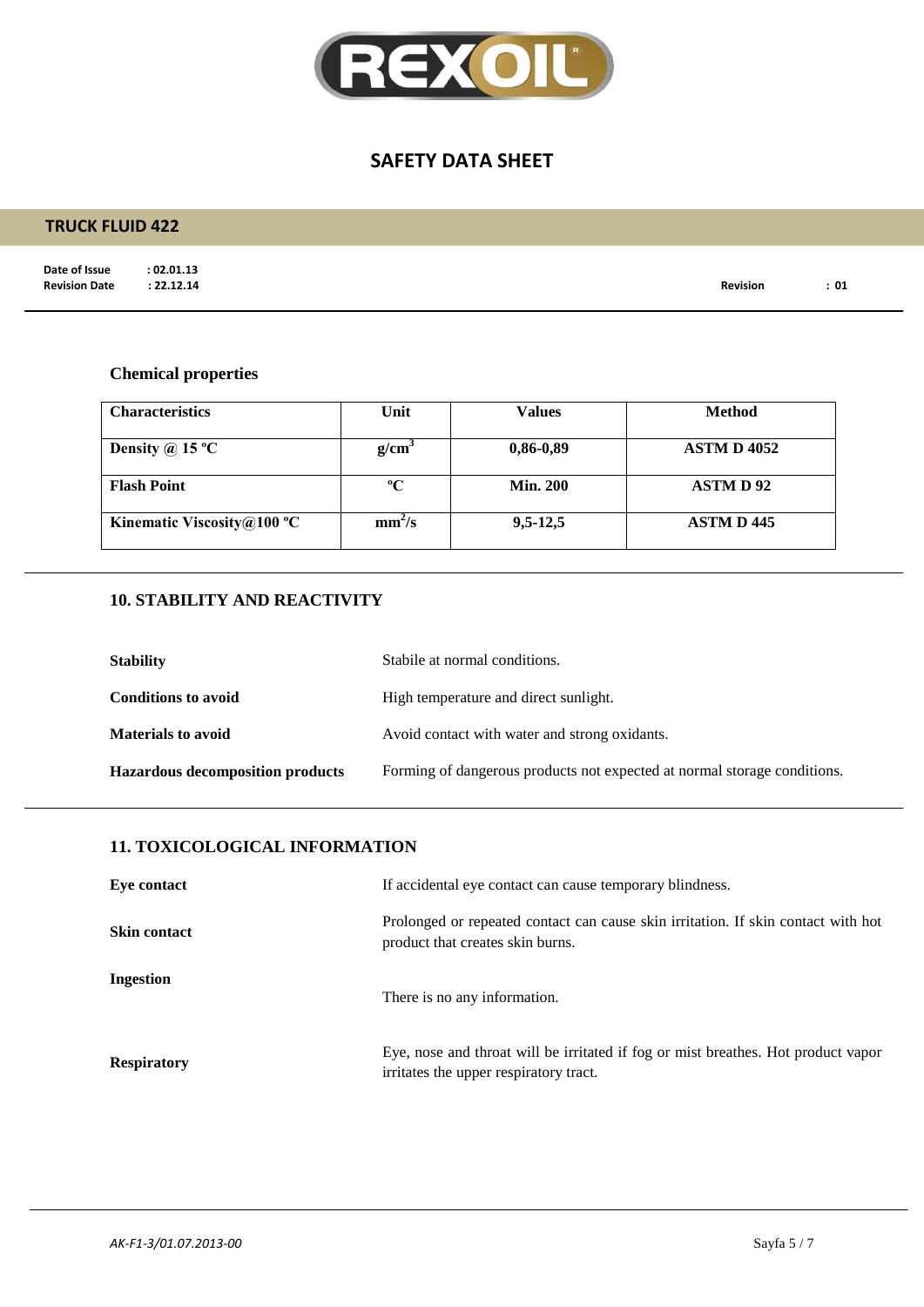

| <b>TRUCK FLUID 422</b>                                            |                                                                                                       |                 |      |
|-------------------------------------------------------------------|-------------------------------------------------------------------------------------------------------|-----------------|------|
| Date of Issue<br>: 02.01.13<br><b>Revision Date</b><br>: 22.12.14 |                                                                                                       | <b>Revision</b> | : 01 |
|                                                                   |                                                                                                       |                 |      |
| <b>12. ECOLOGICAL</b>                                             |                                                                                                       |                 |      |
| <b>Ecotoxicity</b>                                                | Does not harm the aquatic life forms. Spills make film layer on water and<br>prevent oxygen transfer. |                 |      |
| <b>Mobility</b>                                                   | Spilled product will cause pollution of groundwater.                                                  |                 |      |
| <b>Persistence and degradability</b>                              | Have the ability to accumulate in the soil.                                                           |                 |      |

#### **13. DISPOSAL CONSIDERATIONS**

According to current legislation should be eliminated by licensed personnel.

#### **14. TRANSPORT INFORMATION**

Transportation is not dangerous. Not classified as hazardous for transport.

#### **15. REGULATORY INFORMATION**

- **S2** Keep out of the reach of children
- **S26** In case of contact with eyes, rinse immediately with plenty of water and seek medical advice.
- **S29** Do not empty into drains.
- **S39** Wear eye/face protection.
- **S46** If swallowed, seek medical advice immediately and show this container or label